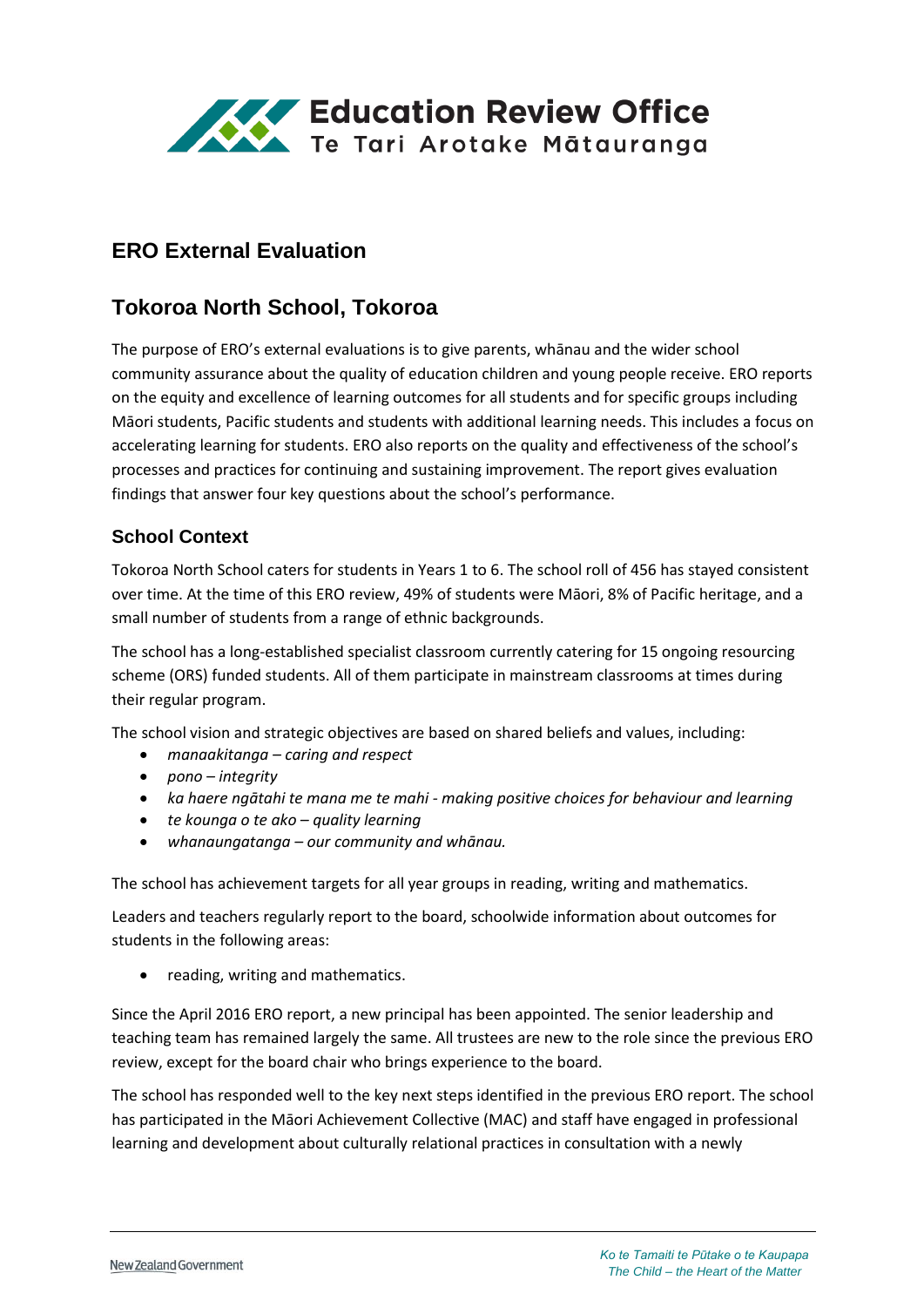established whānau group. The school has also continued to engage in professional learning to develop their play-based learning for students in Years 1 and 2.

# **Evaluation Findings**

## **1 Equity and excellence – achievement of valued outcomes for students**

### 1.1 How well is the school achieving equitable and excellent outcomes for all its students?

Learning outcomes for students are often good but with variation. School data shows that the majority of students are achieving at or above curriculum expectations in reading, writing and mathematics. Data gathered by the school shows similar levels of achievement for Māori and Pacific students, in relation to their Pākehā peers in reading, writing and mathematics.

Schoolwide achievement data from 2016 to 2018, shows a significant reduction in overall levels of achievement in reading, writing and mathematics. Ongoing gender disparity is evident, with girls consistently outperforming boys in reading and writing. However, between 2017 and 2018 girls' achievement in mathematics declined significantly and they are achieving less well than boys.

## 1.2 How well is the school accelerating learning for those Māori and other students who need this?

The school is accelerating learning for some Māori and other students who need this.

Classroom assessment information from 2017 to 2018, shows effective acceleration for priority learners in reading and mathematics, with lower rates of acceleration in writing. Approximately half of all at-risk Māori students made accelerated progress in reading and a third in writing and mathematics. Pacific students showed accelerated learning in their reading and mathematics achievement and approximately a third showed acceleration in writing.

# **2 School conditions for equity and excellence – processes and practices**

## 2.1 What school processes and practices are effective in enabling achievement of equity and excellence, and acceleration of learning?

Students are nurtured within an inclusive and supportive school culture. High priority is given to the shared values and beliefs of the school. Students are encouraged to make positive choices. Many systems for pastoral care are well embedded and effective resourcing ensures these systems are appropriately staffed. Parents value the wide range of opportunities afforded to their children. These include a variety of additional learning support programmes for children at risk of not achieving. Deliberate strategies are in place to enable effective liaison between specialist agencies, students and their whānau as required. Students learn in a collaborative, well ordered environment that contributes to their sense of identity, belonging and wellbeing.

Relationships between teachers and students are respectful and affirming. Teachers provide rich, culturally appropriate environments for learning. They are accessible to and communicate effectively with family and whānau through a range of platforms conducive to conversations relating to their child's progress and achievement. Teachers gather and use assessment information to identify those students at-risk of not achieving. Learning opportunities are differentiated and students engage in purposeful learning tasks. Children are provided opportunities to learn in mixed-ability groups valuing whanau-like principles such as tuakana teina. Classroom programmes reflect a variety of opportunities linked to bicultural contexts relating to te ao Māori. Teachers are developing their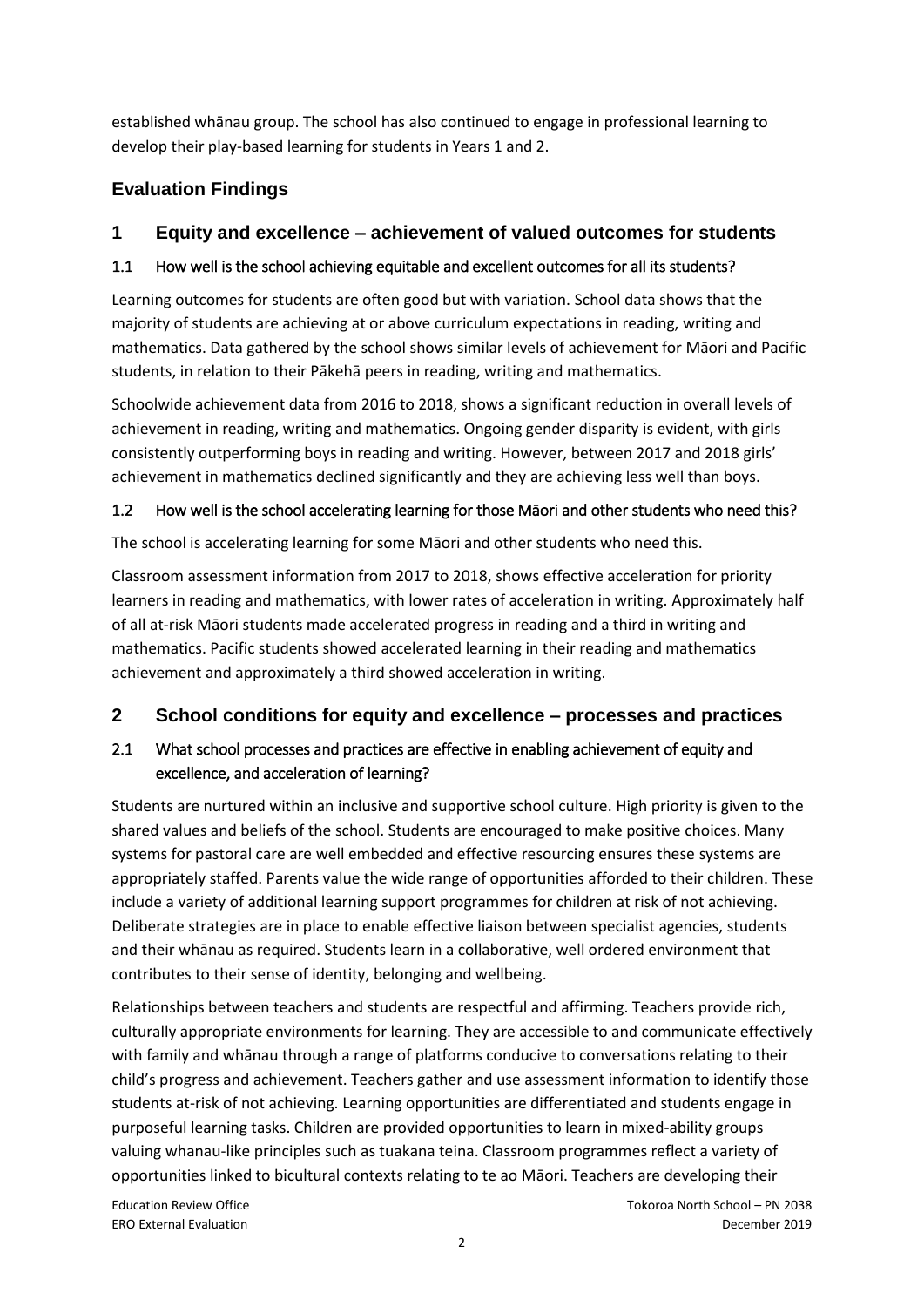confidence and use of te reo Māori in learning programmes. The values of whanaungatanga and manaakitanga are visible in the culture of the school. Teachers promote equitable outcomes for all.

School leaders foster a caring, responsive learning community. Staff, students and whānau are supported by well embedded systems that contribute to a calm and settled environment. Social and emotional wellbeing are given priority and resourced effectively, providing wrap-around support for whānau and students. Leaders are actively involved in identifying at-risk students and implementing additional support to meet various learning and behavioural needs. School leaders are supported by a proactive board of trustees that prioritises the resourcing of additional learning programmes. Trustees provide equitable access to co-curricular opportunities for all students. The board is actively seeking community aspirations including Māori whanau, to inform strategic direction for the school, to further equitable and excellent outcomes for their children.

#### 2.2 What further developments are needed in school processes and practices for achievement of equity and excellence, and acceleration of learning?

Strategic leadership is an area for ongoing development.

The newly formed leadership team needs to place priority on:

- developing systems and processes for the management and use of achievement information
- aggregating classroom assessment information to get a schoolwide overview
- strengthen schoolwide internal evaluation to identify trends and patterns of achievement and progress.

There is a need to prioritise and continue to build the collective capacity of leaders and teachers in using assessment for learning. The team need to respond to the emerging achievement challenges for identified groups of learners to effectively address gender disparity. Closer alignment of teacher inquiries and professional learning and development is necessary. A shared understanding of effective teaching strategies that contribute to accelerated progress for those learners at risk of not achieving is required.

### **3 Board Assurance on Legal Requirements**

Before the review, the board and principal of the school completed *the ERO board assurance statement and self-audit checklists*. In these documents they attested that they had taken all reasonable steps to meet their legislative obligations related to the following:

- board administration
- curriculum
- management of health, safety and welfare
- personnel management
- finance
- asset management.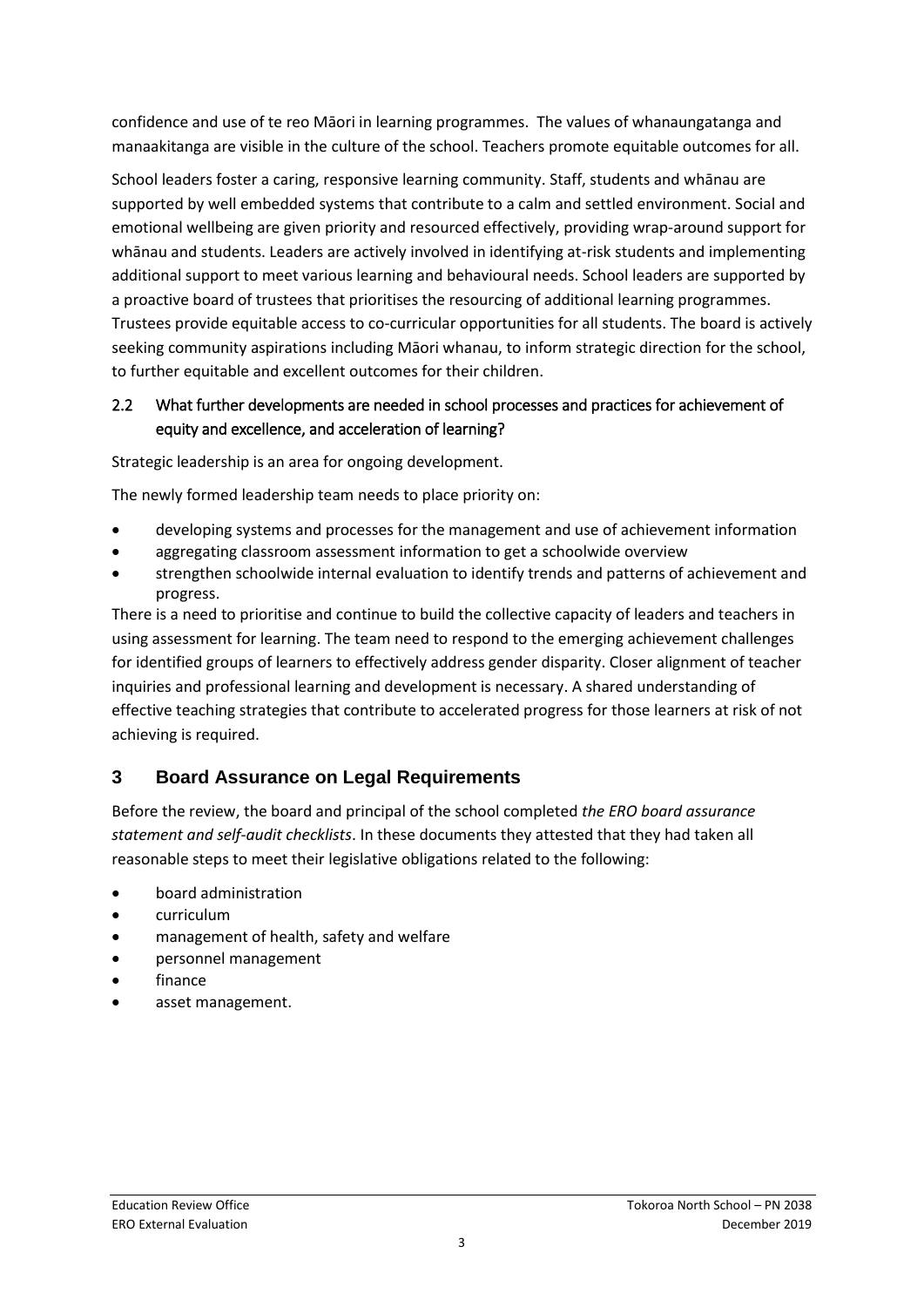During the review, ERO checked the following items because they have a potentially high impact on student safety and wellbeing:

- emotional safety of students (including prevention of bullying and sexual harassment)
- physical safety of students
- teacher registration and certification
- processes for appointing staff
- stand down, suspension, expulsion and exclusion of students
- attendance
- school policies in relation to meeting the requirements of the Children's Act 2014.

#### **4 ERO's Overall Judgement**

On the basis of the findings of this review, ERO's overall evaluation judgement of Tokoroa North School's performance in achieving valued outcomes for its students is:

Developing.

ERO's Framework: *[Overall Findings and Judgement Tool derived from School Evaluation Indicators:](https://www.ero.govt.nz/assets/Uploads/ERO-18798-1-AF-Overall-findings-and-judgements-document-v4.pdf)  [Effective Practice for Improvement and Learner Success](https://www.ero.govt.nz/assets/Uploads/ERO-18798-1-AF-Overall-findings-and-judgements-document-v4.pdf)* is available on ERO's website.

### **5 Going forward**

#### **Key strengths of the school**

For sustained improvement and future learner success, the school can draw on existing strengths in:

- strong school values that sustain a positive and caring community for learning
- culturally responsive practice that nurtures a sense of identity and belonging
- collaborative leadership that focuses on resourcing for equitable outcomes.

#### Next steps

For sustained improvement and future learner success, priorities for further development are in:

- strengthening the use of achievement information to inform internal evaluation and strategic planning
- greater cohesion of data analysis across the school to improve overall achievement and provide equity and excellence for all.

Phillip Cowie Director Review and Improvement Services Central Central Region 20 December 2019